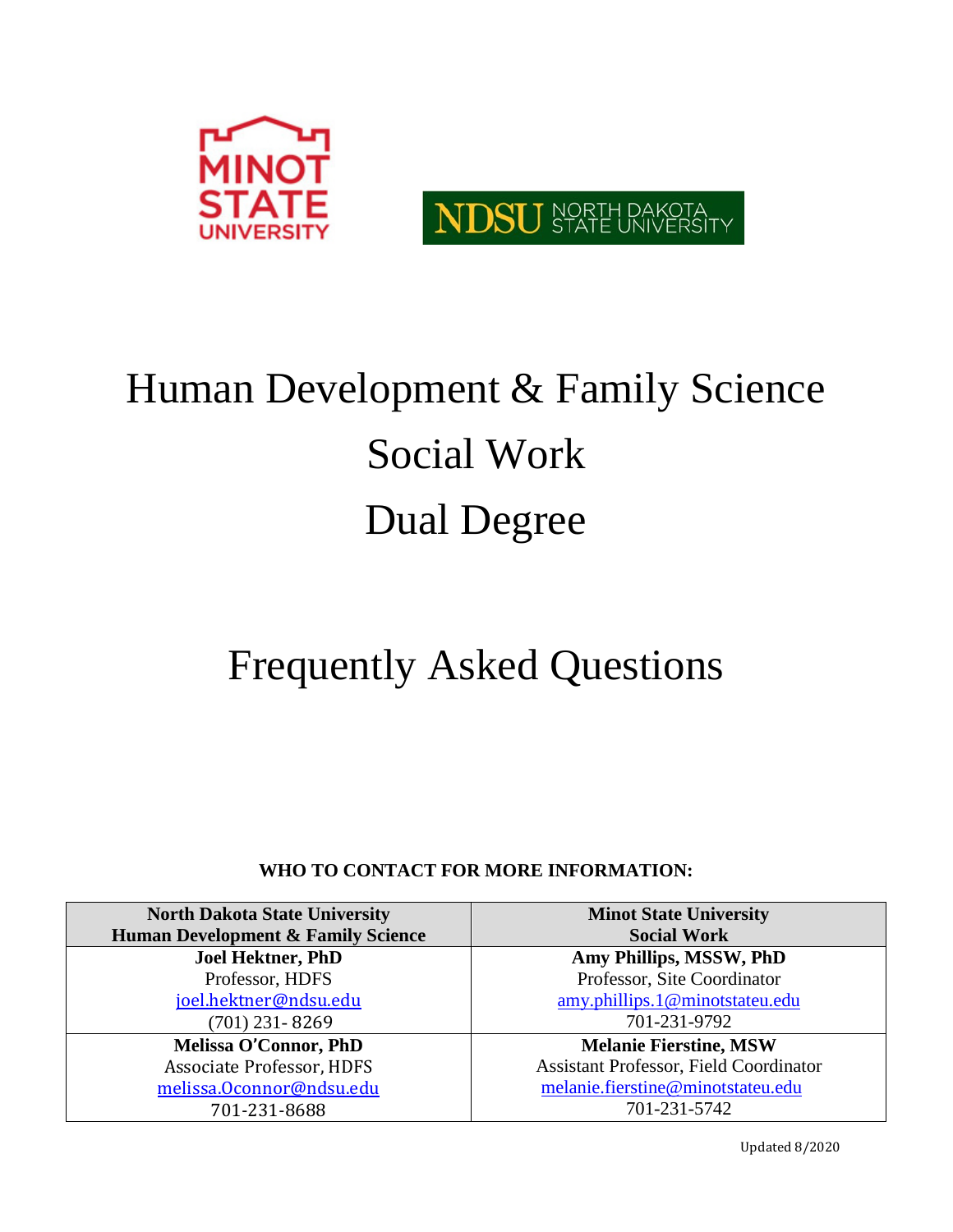### **Table of Contents**

| What are the requirements for admission into the MiSU Social Work Program?5 |  |
|-----------------------------------------------------------------------------|--|
|                                                                             |  |
|                                                                             |  |
|                                                                             |  |
|                                                                             |  |
|                                                                             |  |
|                                                                             |  |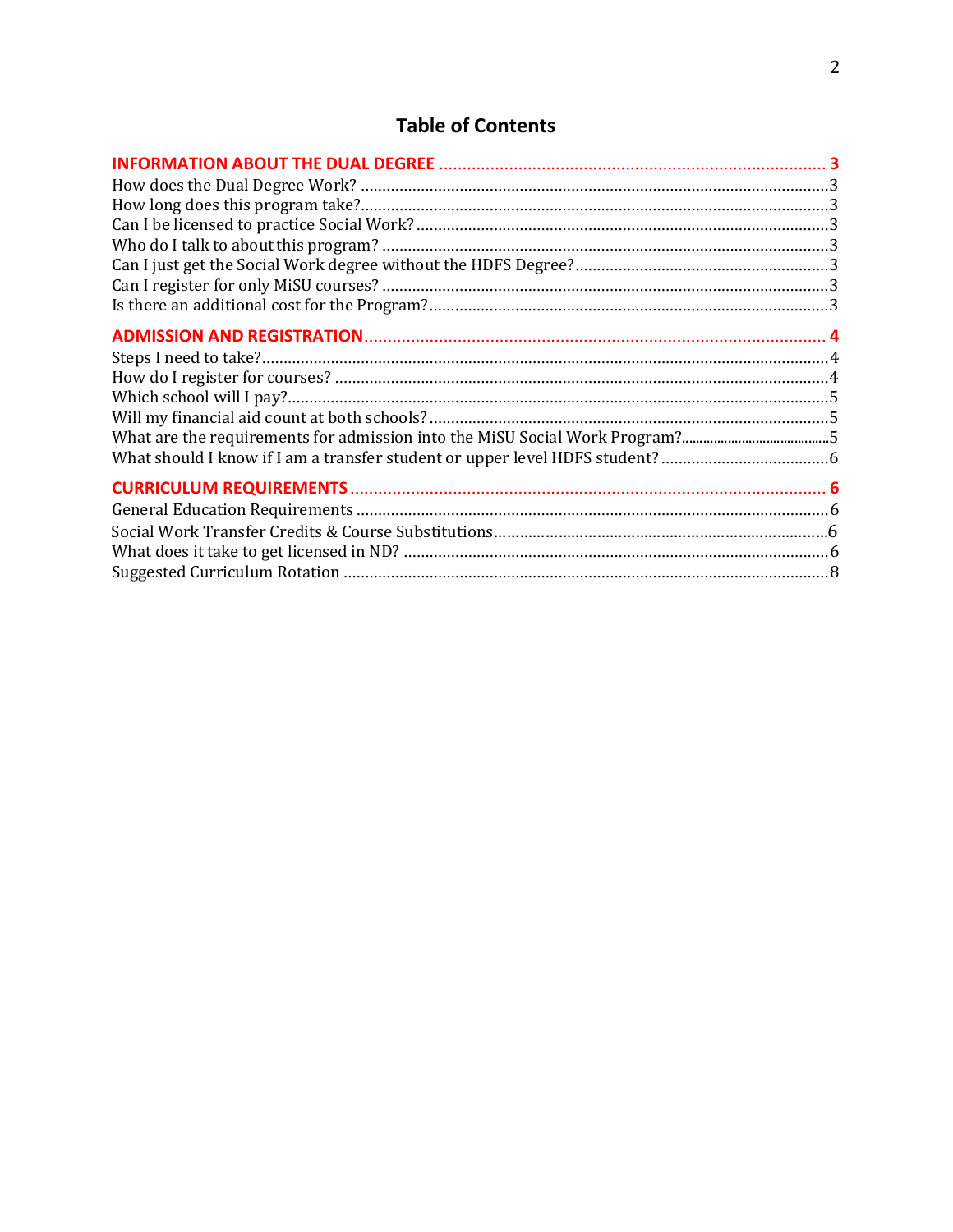#### **INFORMATION ABOUT THE DUAL DEGREE**

#### <span id="page-2-1"></span><span id="page-2-0"></span>**How does the Dual Degree Work?**

You will get two different degrees from two different universities:

**NDSU**: Transcript & Diploma in either the HDFS Family Science Option or Adult Development and Aging Option.

**MiSU:** Transcript & Diploma in Social Work (B.S.W.)

All necessary Social Work courses are delivered by Minot State University Social Work faculty in either a face-to-face, online, or Interactive Video format.

#### <span id="page-2-2"></span>**How long does this program take?**

The dual degree program is designed to be completed in four years with 127 credit hours for those students who choose this option when they enter college (some students may need to take additional credits to meet NDSU general education requirements). Students who change majors and have not had the dual degree as their four-year plan may need one or more additional semesters to complete the program. See page eight for the suggested curriculum rotation.

#### <span id="page-2-3"></span>**Can l be licensed to practice Social Work?**

Students completing the BSW program will be eligible to be licensed to practice Social Work in North Dakota. See page six for more information.

#### <span id="page-2-4"></span>**Who do I talk to about this program?**

You may contact the people who are named on the front of this handbook. Also, Amber Lonski (the academic advisor for HDFS freshmen and sophomores) can answer questions about the dual degree program [\(amber.lonski@ndsu.edu,](mailto:(amber.lonski@ndsu.edu) 701-231-9849). Once you declare the dual degree as your major, you will be assigned an advisor in HDFS and an advisor in Social Work.

#### <span id="page-2-5"></span>**Can I just get the Social Work degree without the HDFS Degree?**

The MiSU Social Work degree on the NDSU campus is only offered if a student also completes the NDSU HDFS degree.

#### <span id="page-2-6"></span>**Can I register for only MiSU courses?**

No, students must register for at least one NDSU credit each fall, spring, or summer session that they are enrolled in the program.

Note: Students enrolled in MSU SWK 490: Field Education, are **automatically**  enrolled in one HDFS Field Education credit. This allows NDSU students to have access to NDSU services while completing their internships with MiSU. *This process is done automatically, and students do not have to pay for this credit.*

#### <span id="page-2-7"></span>**Is there an additional cost for the Program?**

During the semesters you are only taking NDSU courses (generally freshman year), you will pay full time NDSU tuition and fees.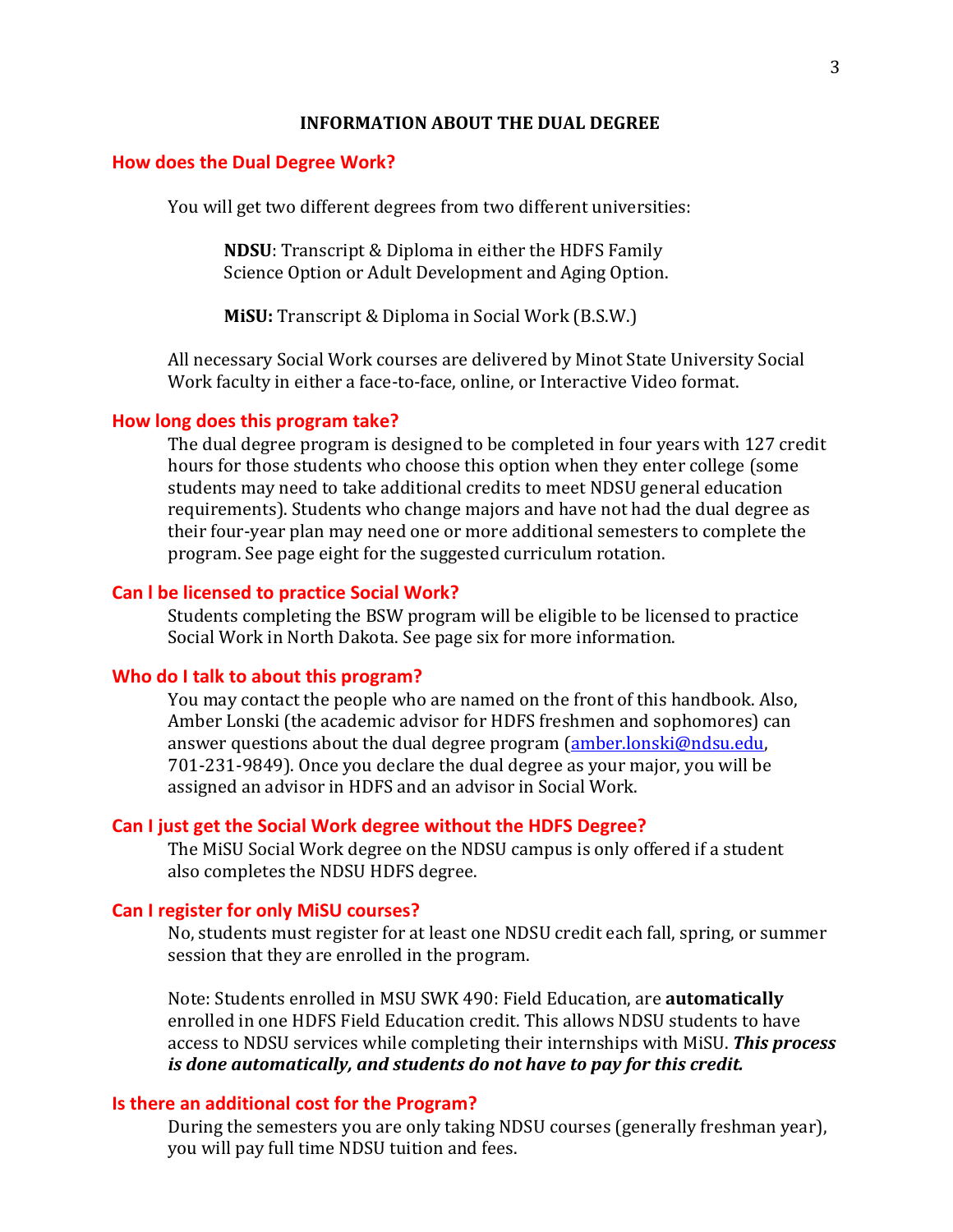Once you start MiSU courses, you will begin paying the per-credit-hour tuition and fee rate at each institution depending on how many credits you are taking at each school.

Per credit tuition and fee information can be found at: NDSU[: http://www.ndsu.edu/admission/cost\\_tuition/cost/](http://www.ndsu.edu/admission/cost_tuition/cost/)

MiSU[: http://www.minotstateu.edu/busoffic/student\\_info.shtml](http://www.minotstateu.edu/busoffic/student_info.shtml%20,) under Tuition & Fees.

#### **ADMISSION AND REGISTRATION**

#### <span id="page-3-1"></span><span id="page-3-0"></span>**Steps I need to take?**

- 1. After you have been admitted to NDSU, schedule an appointment with NDSU HDFS advisor Amber Lonski.
- 2. After admission to NDSU, and before taking your first social work class, apply to Minot State University at this link (where requested, indicate you are a transfer student): <https://minotstate.askadmissions.net/emtinterestpage.aspx?ip=application>
- 3. Your North Dakota University System (NDUS) transcripts can be retrieved by Minot State University as long as you do not have any holds preventing that action.
- 4. Request ALL other final official college transcripts be sent to Minot State University.

#### **Other Institutions' Official Transcripts:**

For all other higher education institutions, you have attended (including college credits you transferred from high school) you will need to go to the institutions' websites and find out how to request official transcripts. (Tip: Put "official transcript" in the specific college's search box.)

Have ALL official transcripts sent DIRECTLY to this MiSU address:

MSU Enrollment Services 500 University Ave West Minot, ND 58707

#### <span id="page-3-2"></span>**How do I register for courses?**

You will register for **NDSU** courses on Campus Connection.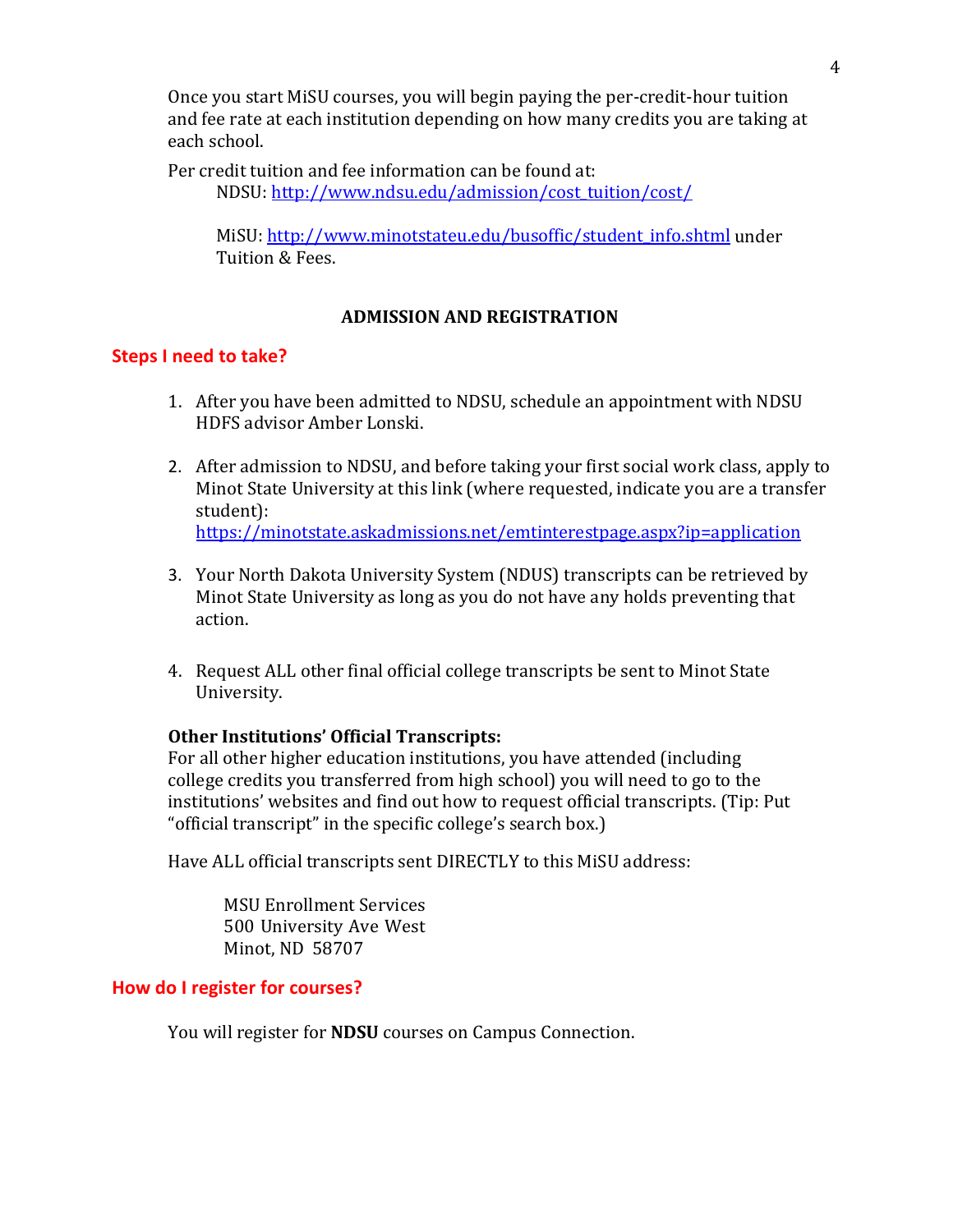To register for **MiSU** courses, make an appointment with your social work advisor to plan your course schedule. While meeting with them you will complete and sign a "Collaborative Registration Form" which will be sent to MiSU to register you for Social Work courses.

To verify enrollment at both institutions you will:

- Login to Campus Connection
- Click on MANAGE CLASSES
- Click on MY WEEKLY SCHEDULE
- Change the dates to view the appropriate term

#### <span id="page-4-0"></span>**Which school will I pay?**

You will pay tuition for all four years through the NDSU Business office. NDSU will take care of reimbursing the MiSU portion of your tuition & fees to Minot State.

#### <span id="page-4-1"></span>**Will my financial aid count at both schools?**

Yes. *Federal* financial aid will work as it normally does. However, you should check with NDSU Student Financial Services as to whether particular scholarships and tuition waivers will cover both the MiSU and NDSU tuition and fee charges.

#### **What are the requirements for admission into the MiSU Social Work Program?**

A student must meet the following criteria to be considered for admission to the MiSU Social Work Program:

- 1. Successful completion of SWK 250 and SWK 256
- 2. Enrollment in or successful completion of SWK 330 (you will apply to the Social Work Program while taking SWK 330)
- 3. A minimum cumulative NDSU GPA of 2.0
- 4. A minimum SWK GPA of2.5 (SWK 250 & 256 used for GPA calculation)
- 5. Successful completion of ENGL 110 and 120, BIO 111+lab (or BIO 126+lab or BIO 150+lab or BIO 220+lab), POLS 115 or 215, SOC 110, PSYCH 111, ECON 105, 201 or 202)
- 6. Successful completion and documentation (time log) of 25 hours of volunteer experience during the SWK 250 class (credit is NOT granted for previous life, work, or volunteer experience)
- 7. Satisfactory evaluation from the SWK 250 volunteer supervisor
- 8. Completed self-evaluation from SWK 250 volunteer experience
- 9. Demonstration of skills necessary for professional human interaction
- 10. Completion and submission of the social work application packet

If the applicant is denied admission due to academic or non-academic issues, the applicant may reapply once the issue has been satisfactorily addressed.

For more information regarding admission and continuance in the MiSU Social Work Program please contact the Fargo Site Coordinator, Dr. Amy Phillips, at [amy.phillips.1@minotstateu.edu](mailto:amy.phillips.1@minotstateu.edu)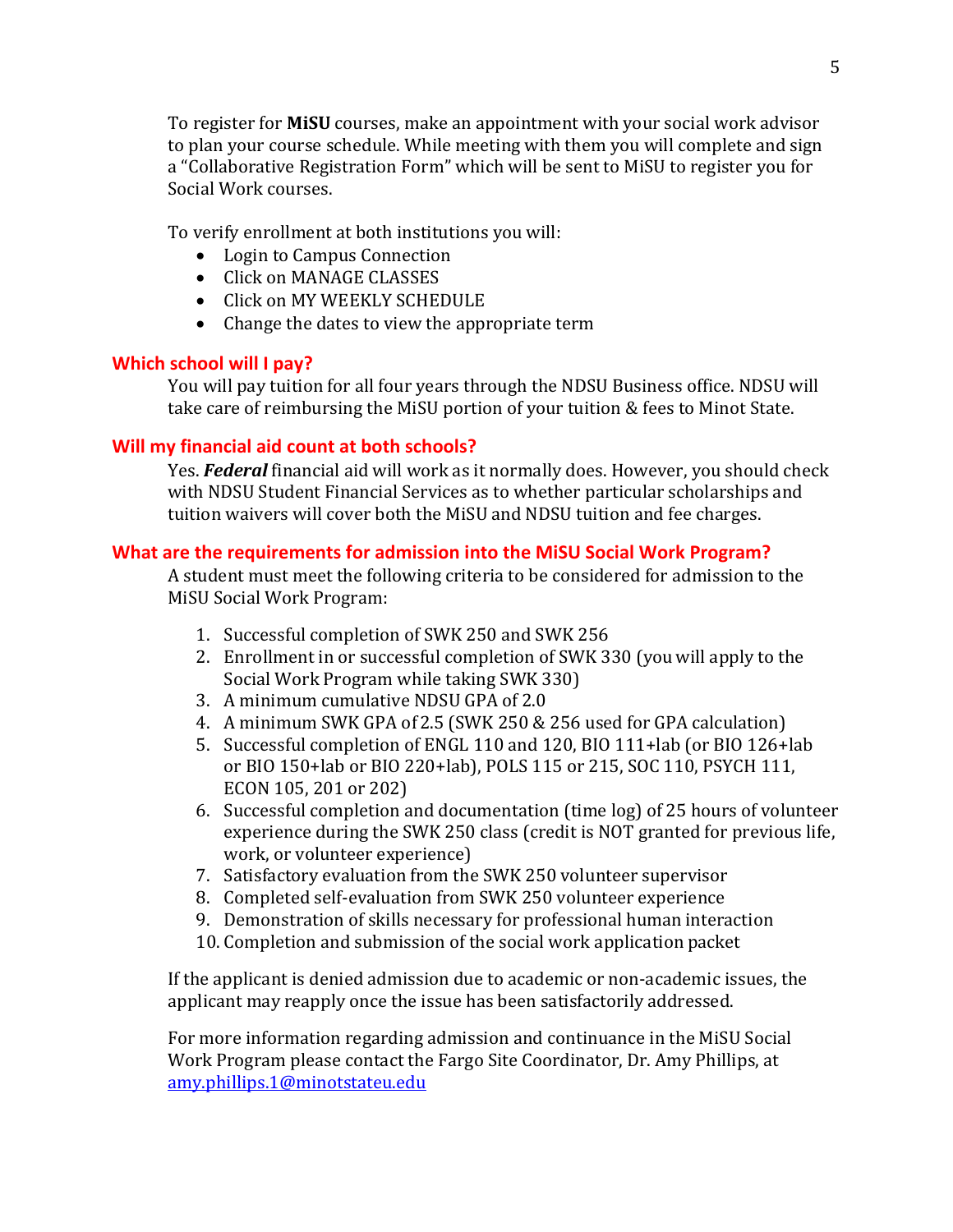#### <span id="page-5-0"></span>**What should I know if I am a transfer student or upper level HDFS student?**

Transfers to NDSU or HDFS students who have completed many of the Adult Development and Aging or Family Science requirements may wish to add the Social Work option. In this instance, the student should bring a transcript to EML 277 and meet with Joel Hektner (HDFS) to create a plan for their progression through the dual degree curriculum.

Transfer students must apply for admission to Minot State University (see page four above) and submit official transcripts to the MiSU Records Office from each college/university previously attended. For information about admission to Minot State University and the MiSU Social Work Program, please contact the Fargo Site Coordinator, Dr. Amy Phillips, at [amy.phillips.1@minotstateu.edu](mailto:amy.phillips.1@minotstateu.edu)

#### **CURRICULUM REQUIREMENTS**

#### <span id="page-5-2"></span><span id="page-5-1"></span>**General Education Requirements**

The NDSU and MiSU Registrars Offices have the final authority to decide on all general education requirements, waivers, and exceptions. In cases where particular dual degree requirements also serve to meet general education requirements, they are listed on the Suggested Curriculum Rotation (page eight). Students are also encouraged to ask advisors about general education classes that might be of particular interest to them.

#### **Social Work Transfer Credits & Course Substitutions**

Transfer students must apply for admission to Minot State University (see page four above) and submit official transcripts to the MiSU Records Office from each college/university previously attended. Upon receipt of all transcripts, the MiSU Records Office will determine which credits will transfer to MiSU.

Evaluation of credits from social work programs at other universities as they apply to the MiSU Social Work major is done in consultation with the student's assigned social work advisor at the Fargo site. The Social Work Program Director reviews course substitution requests submitted by the Fargo social work advisor in accordance with the MSU Course Equivalency and Course Substitution Policy:

[http://catalog.minotstateu.edu/undergraduate/academicinformation/equivalencysub](http://catalog.minotstateu.edu/undergraduate/academicinformation/equivalencysubstitution/) [stitution/](http://catalog.minotstateu.edu/undergraduate/academicinformation/equivalencysubstitution/)

#### **What does it take to get a social work license in ND?**

First, you must graduate from a program that is accredited by the Council on Social Work Education (CSWE). The MiSU social work program is accredited by CSWE. Graduates will apply for licensure by going to the North Dakota Board of Social Work Examiners' website at [www.ndbswe.com.](http://www.ndbswe.com/) Once you download an application packet from the NDBSWE website, you will complete and submit the application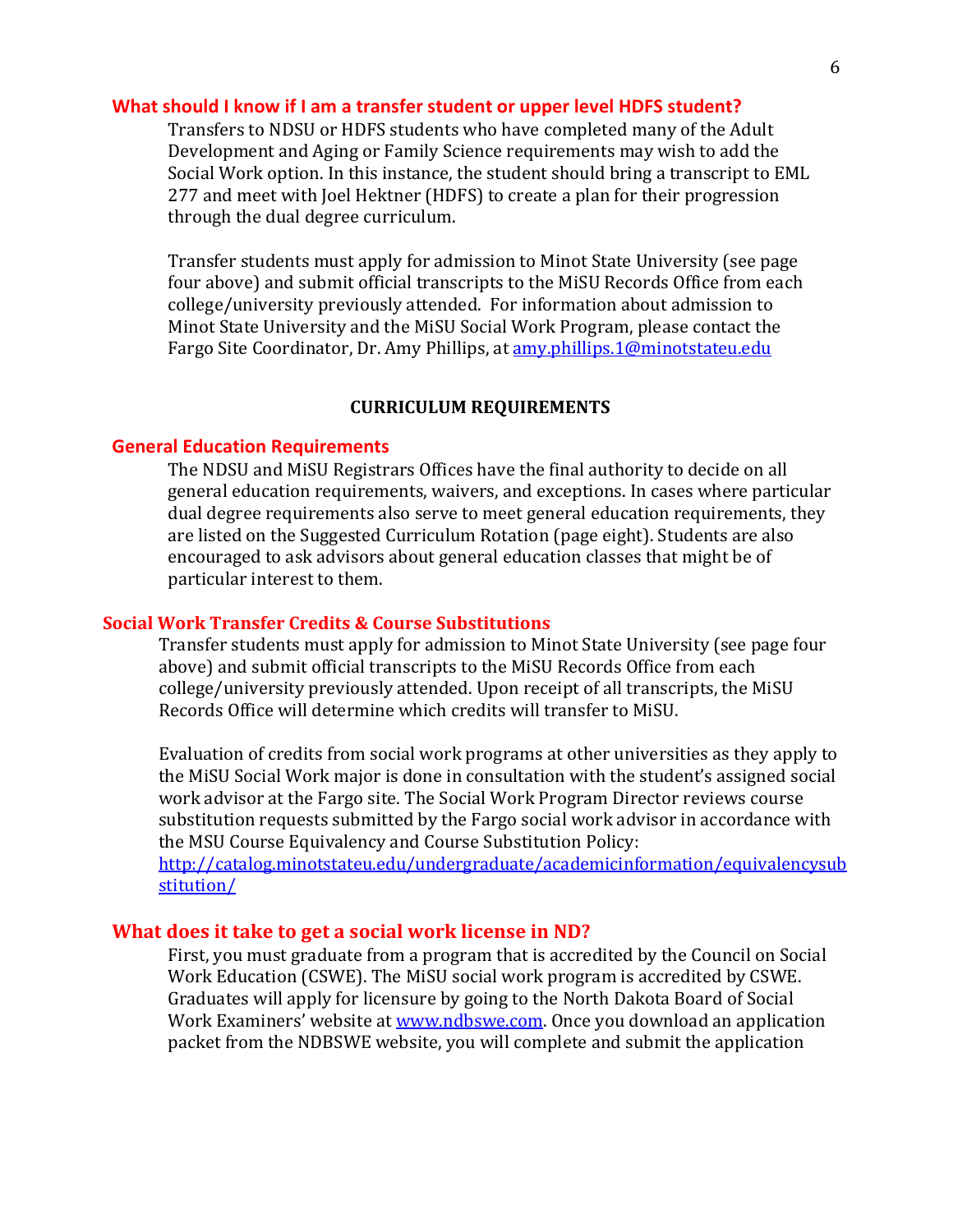and fee. The application must be signed in the presence of a Notary Public which you can find at most banks and at the NDSU "One Stop." As part of the application process, MiSU will verify that all Social Work degree requirements have been met. You will have to submit fingerprints, as well as sign permission for an FBI and Bureau of Criminal Investigation background check, as well as a background check from the North Dakota Department of Human Services. There is a charge for getting your fingerprints taken, and a charge for the BCI/FBI check.

Having something on your background check does not automatically make you ineligible for licensure; but if you have offenses, you will be asked to provide information on the offense, as well as the outcome of your court experience.

Once you have submitted the required information, you will be allowed to register to take the ASWB exam, for which there is a fee. After you pass the exam, getting the actual license from the NDBSWE will cost an additional fee. (All fee information can be found atwww.ndbswe.com).